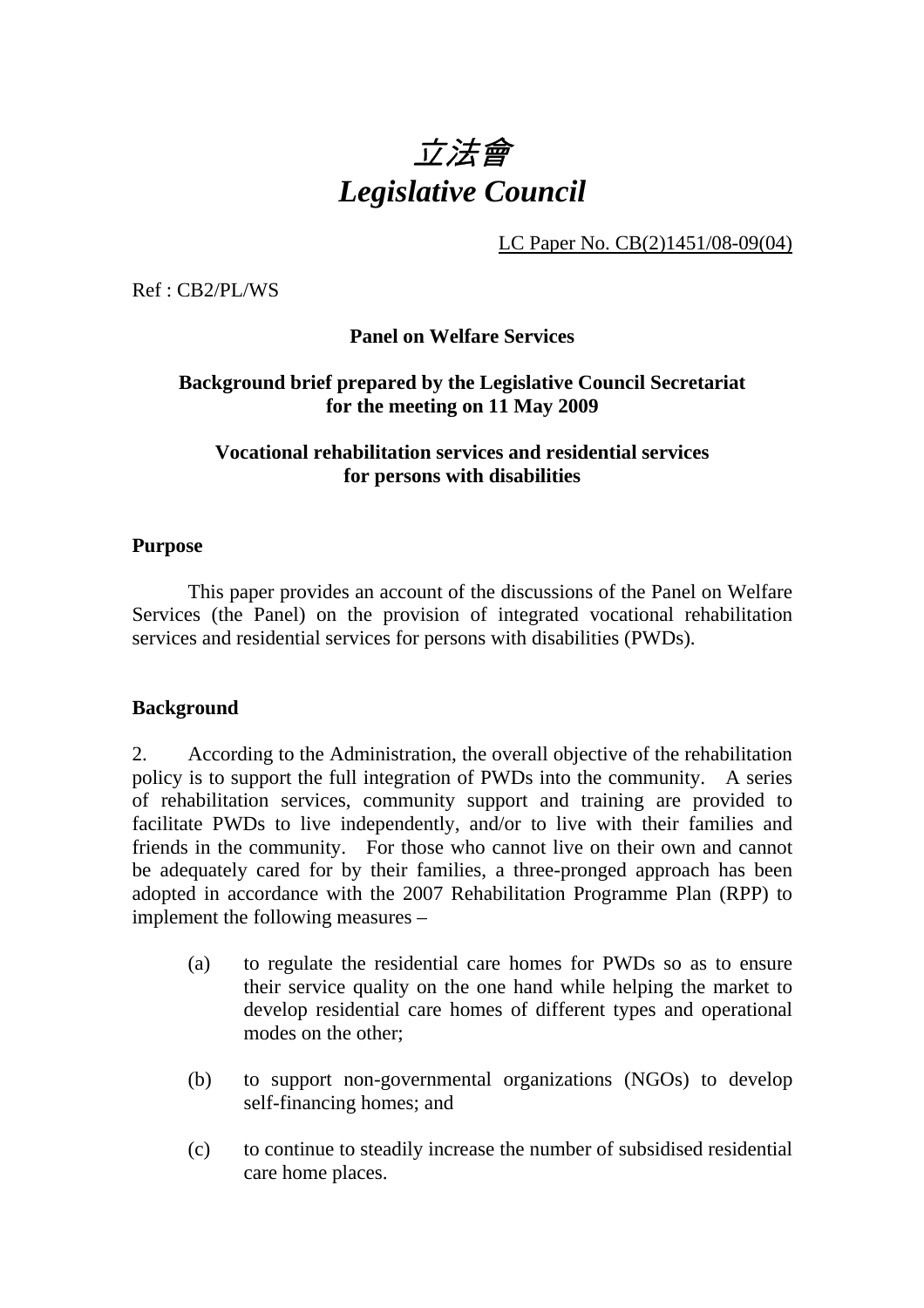### **Vocational rehabilitation services for PWDs**

3. At the meeting on 10 February 2003, the Panel was briefed on the Administration's future service direction to support PWDs. The Administration informed the Panel that based on the findings of an internal value for money audit study conducted by SWD on sheltered workshops and supported employment services in 2002, it was recommended that in the long run, integrated service delivery model comprising sheltered workshop, supported employment, skills centres, On the Job Training Programme and Small Enterprise Project in vocational rehabilitation services should be adopted. An integrated vocational centre could better meet the vocational needs of PWDs and address the problems of compartmentalization in service delivery. Under the proposed new service delivery mode, trainees could have access to vocational rehabilitation services at one single service point.

4. With regard to some members' concern about the possible closing down of all sheltered workshops, the Administration assured members that it had no intention of doing so. The reason for conducting the value for money audits on sheltered workshops and supported employment services was to find out how these two services could be operated in a more cost-effective manner. Owing to the economic downturn and the fading out of small production industries in Hong Kong, it had become more difficult for sheltered workshops to secure income-generating work for their users.

5. The Administration further advised that NGO operators supported in principle the model of integrated vocational rehabilitation services centres. However, concerned parties considered it necessary to work out a more detailed operational and implementation plan and to test the new model on a pilot basis. SWD would seek the views of the stakeholders on the implementation issues.

# Integrated Vocational Rehabilitation Services Centres (IVRSCs)

6. The Administration briefed the Panel on the progress on the pilot IVRSCs on 20 April 2005. The Administration advised that it had invited NGOs in August 2003 to re-engineer their subvented vocational rehabilitation services to form IVRSCs on a pilot basis. SWD had approved the formation of 14 IVRSCs through pooling of subventions of 2,043 places of 14 sheltered workshops and 485 supported employment places on 1 April 2004. Taking into account the conversion of two sheltered workshops operated by SWD to IVRSCs after their hiving off to NGOs in April 2004, and a new IVRSC which commenced operation in October 2004, there were 17 IVRSCs in April 2005 providing a total of 2.889 training places.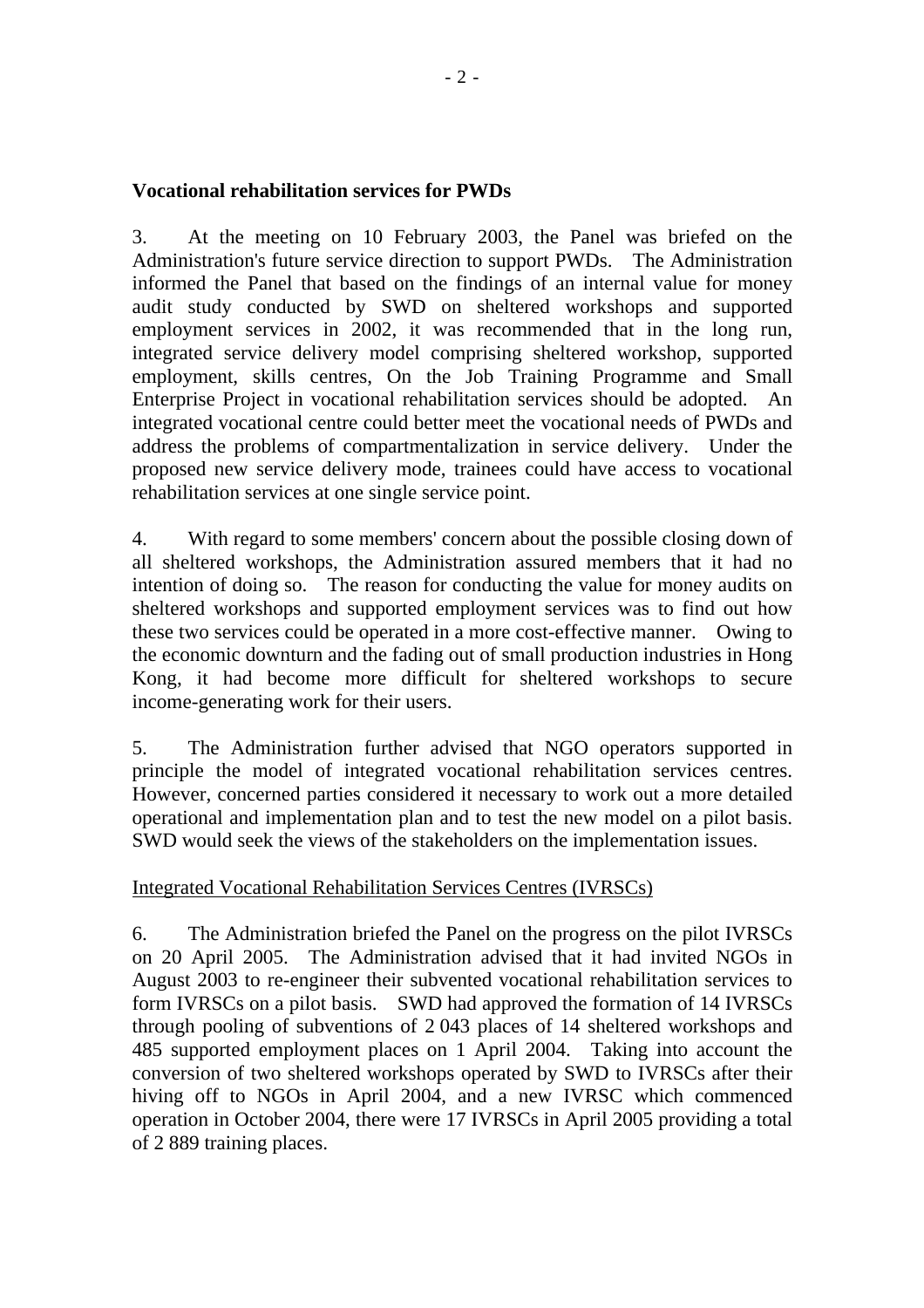7. The Administration further advised that a Working Group comprising representatives of SWD, NGO operators, parents of PWDs was formed in June 2004 to review the implementation of IVRSCs and advise on the future development of the service. The Working Group generally recognized that IVRSCs would have many advantages over the traditional sheltered workshops and sheltered employment services. An integrated vocational centre would provide a holistic approach to meet the needs of PWDs by offering a greater variety of training programmes, and allowing flexibility in service delivery and deployment of staff and resources.

8. Members expressed support for providing PWDs with one-stop integrated and seamless vocational services so as to better accommodate the limitations arising from their disabilities. Some members enquired about the timetable for conversion of the existing 36 sheltered workshops into IVRSCs. The Administration responded that it had no fixed timetable for the conversion. It had deliberately not made the re-engineering exercise compulsory, as the success of the exercise must depend on the support of parents of PWDs and the staff concerned. As regards staff members, they would need to undergo special training programmes in order to meet the challenges arising from the implementation of the new service delivery mode.

9. The Administration added that PWDs would continue to be given the choice to join the sheltered workshops, sheltered employment or IVRSC services.

# **Residential services for PWDs**

10. According to the Administration, there are 187 subvented residential care homes for the disabled (RCHDs) and 17 self-financing RCHDs operated by NGOs offering residential care services for physically impaired, mentally impaired, ex-mentally ill and blind persons. As at December 2007, there were 10,700 subvented residential care places for PWDs. As at November 2008, there were 45 private RCHDs known to SWD, providing a total of 2,461 residential places (with 72% enrolment rate).

# Standardized Assessment Mechanism for Residential Services for PWDs

11. The Administration pledged in the 2000 Policy Address that it would review the admission criteria and improve the admission process for different types of residential services for PWDs. A steering group was established to identify the need to develop a standardized assessment tool for residential placement, and a consultancy was commissioned to conduct a survey on the profile and service needs of users and waitlistees. In the light of the survey findings, the Administration decided to devise a standardized assessment tool to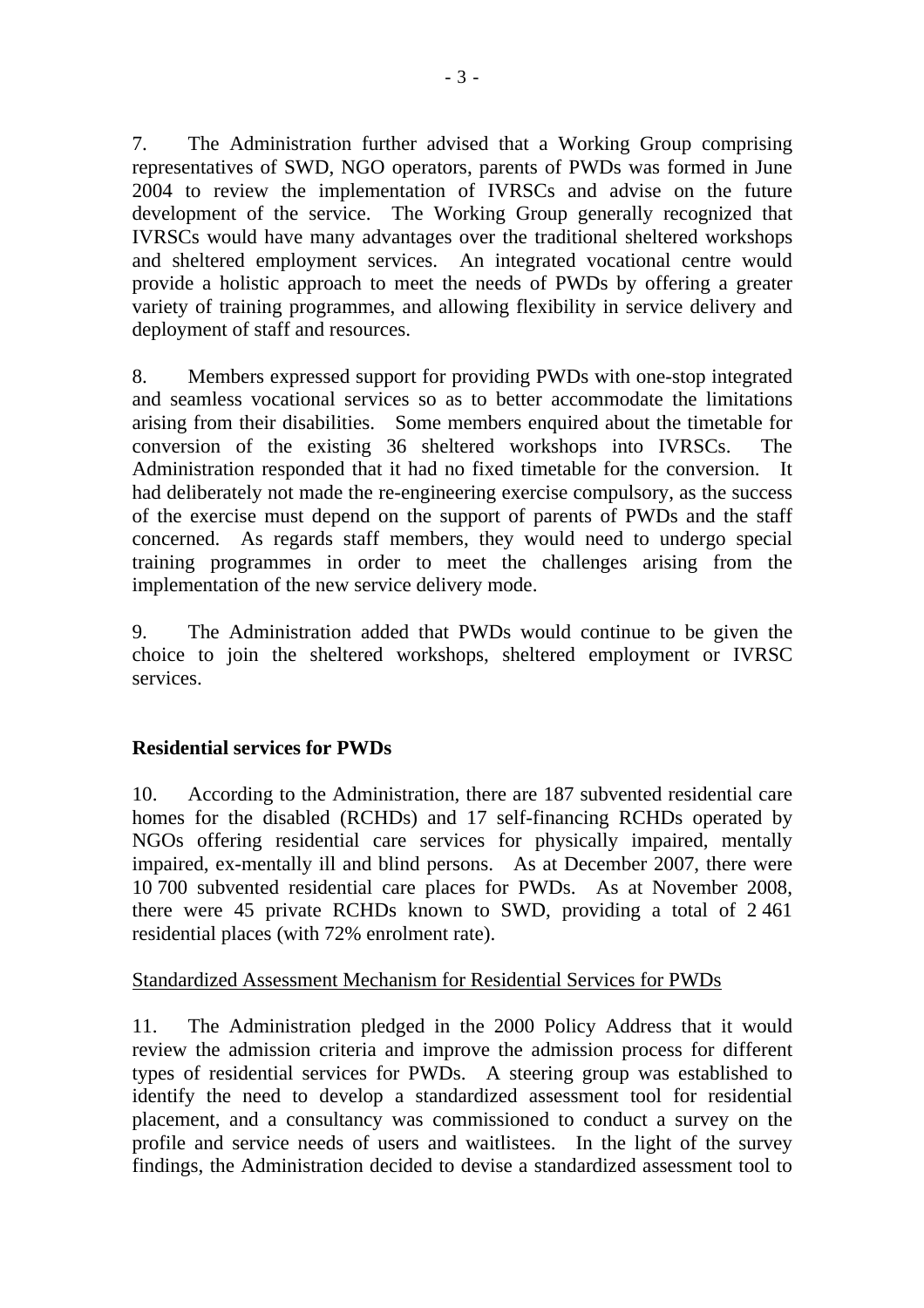ascertain the urgency of each referral and match the need for different types of residential services, including admission to residential homes for PWDs.

12. The Administration informed the Panel at the meeting on 5 January 2004 of the development of a standardized needs assessment tool by SWD for admission to residential homes for PWDs. With effect from 1 January 2005, all applicants for subvented residential services for PWDs must be assessed by the Standardized Assessment Mechanism for Residential Services for PWDs (the Mechanism) to ascertain their residential service needs before they were put on the central waiting list or admitted to their required service units. The Panel further discussed the implementation progress of the Mechanism on two subsequent occasions, i.e. the meetings on 14 June 2004 and 21 March 2006.

13. Members generally welcomed the idea of a standardized assessment tool to identify the needs of PWDs for residential service with a view to matching their needs with the appropriate levels and categories of service. Some members were concerned that the introduction of the Mechanism with its stringent assessment standards might turn PWDs away from residential services and make them rely on community services.

14. Responding to members' concern, the Administration advised that it did not consider the assessment tool too stringent. Adequate safeguards and flexibility had been built in the Mechanism to cater for those applicants whose circumstances might warrant special consideration in determining the exact type of residential service. The Administration stressed that the assessment tool was intended for streaming purpose only and was not meant to replace the in-depth assessments conducted by professionals for the training and care of PWDs. Appropriate day training and community support services would be arranged if the PWDs concerned did not require residential services or if residential placement was not immediately available.

# Provision of residential services for PWDs

15. During the discussions on the progress of implementation and the review of the Mechanism, some members considered that the Mechanism would not help in addressing the shortage of residential places. These members raised concern about the inadequacy of residential homes for PWDs to meet the needs of PWDs, and the long waiting time of an average of four to six years for the services. They requested the Administration to set out the performance pledge of providing residential places to eligible PWDs so as to shorten the waiting time. Deputations attending the meeting shared members' views and considered that the Administration should ensure the adequacy of residential places for PWDs with genuine needs.

16. The Administration advised that it would continue its efforts to bid for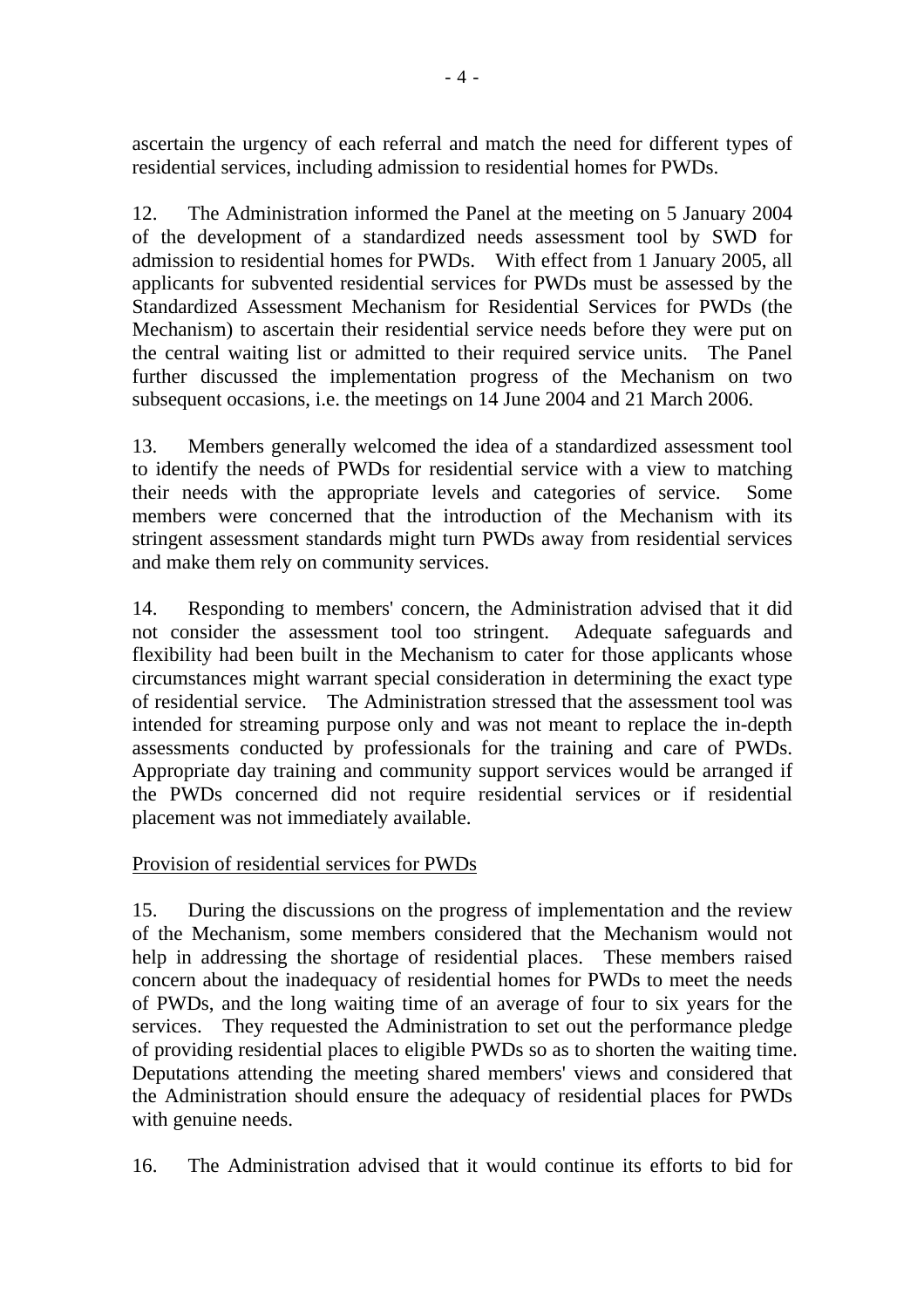more resources to increase the supply of subvented residential places for PWDs. However, the provision of additional RCHDs would depend on the availability of suitable sites/premises.

17. Members considered that notwithstanding the difficulty of identifying suitable sites for new RCHDs, the Administration should come up with a plan on the target number of additional residential places for PWDs to be provided each year. To address the shortage of suitable premises, the Administration should include the provision of residential care services for PWDs in its town planning.

18. The Administration explained that attempts had been made by SWD to turn vacant premises in public housing estates into residential homes for PWDs, but such proposals were often met with local opposition. As such, SWD had to look for idle properties, such as unused schools and staff quarters, located in the remote areas for constructing homes for PWDs.

19. The Panel had time and again raised the concern about the lack of a long-term plan by the Administration to provide adequate RCHD places. At the Panel meeting on 9 July 2007, members discussed RPP which set out the strategic directions and key suggestions in each programme area of rehabilitation services. Members generally expressed disappointment at the absence of concrete implementation details about the RPP recommendations, and requested the Administration to map out concrete measures to enhance the rehabilitation services for PWDs, including residential care services.

20. At the Panel's request, the Administration provided supplementary information on the 2007 RPP after the meeting. On the rehabilitation care services, the Administration advised that a three-prong-approach had been adopted to encourage participation from different sectors and to provide diversified residential care services for PWDs with genuine needs. An additional funding of \$3.3 million would be made available in 2007-2008 for providing 490 additional residential places. In parallel, the Administration was bidding for more resources and identifying suitable venues for additional residential places for 2008-2009, and had liaised with the relevant authorities in town planning and housing to strive for suitable medium-term and long-term venues for hostels and rehabilitation facilities for PWDs. The Administration would also continue to support the development of self-financing RCHDs operated by NGOs, including assisting NGOs to identify suitable sites/premises and apply for funding for alteration and renovation.

21. When the Panel was consulted on 12 November 2007 on the proposals of setting up two new Integrated Rehabilitation Services Centres for PWDs in Shatin and Kwun Tung, members were advised that as reflected by the data captured by the Central Referral System for Rehabilitation Services of SWD, there was a substantial demand for Day Activity Centre cum Hostel for Severely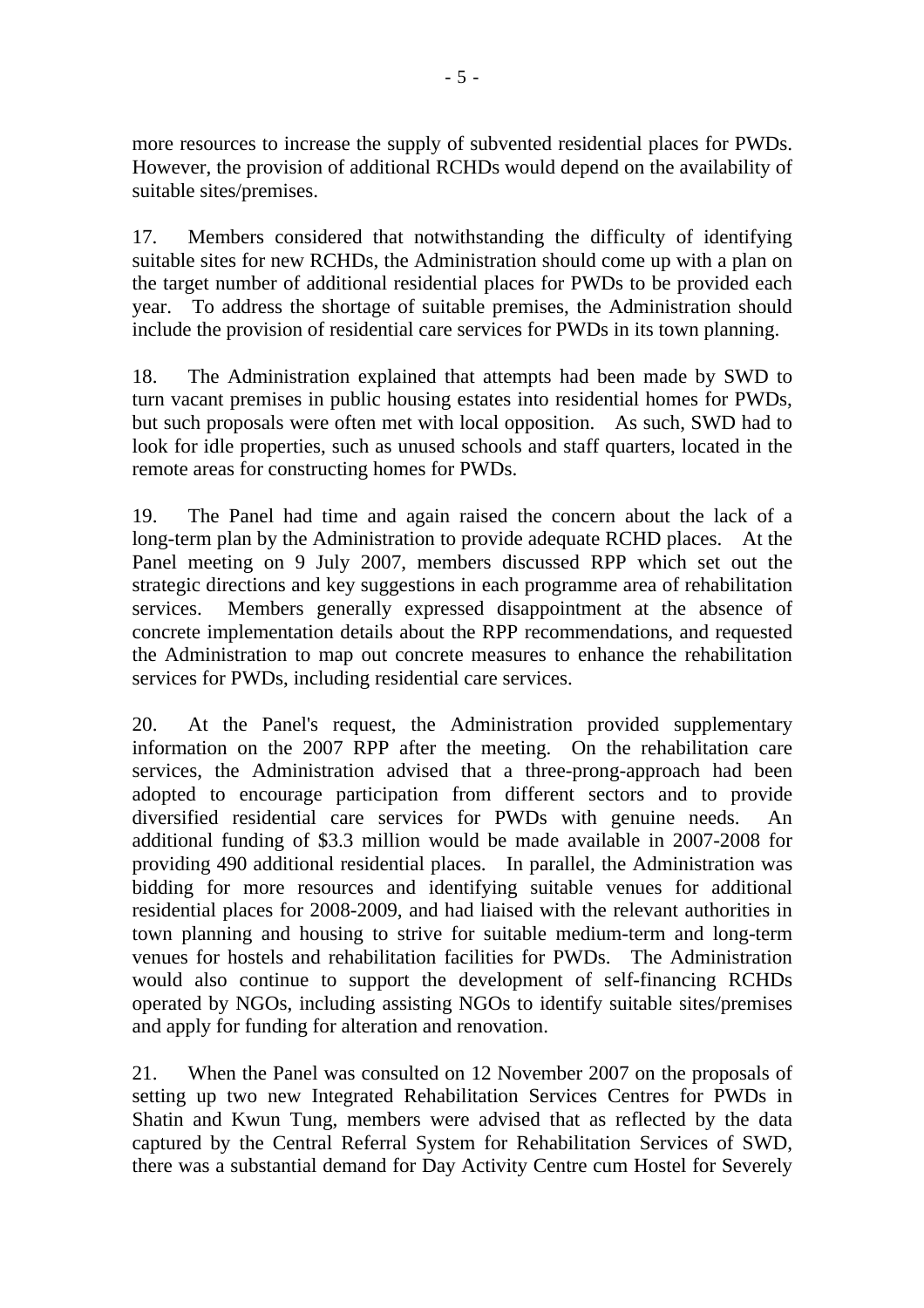Mentally Handicapped Persons (DAC cum HSMH), Hostel for Moderately Mentally Handicapped Persons (HMMH), Hostel for Severely Physically Handicapped Persons (HSPH), Care and Attention Home for Severely Disabled Persons (C&A/SD) and IVRSC. A brief description of these services is in the **Appendix**. The position on the overall provisions, waiting list and waiting time for these services was –

| <b>Service Type</b>  | Number of<br>places as at<br>September 2007 | Number of<br>persons on the<br>waiting list as at<br>September 2007 | <b>Average waiting</b><br>time in 2006-2007<br>(months) |
|----------------------|---------------------------------------------|---------------------------------------------------------------------|---------------------------------------------------------|
| Residential services |                                             |                                                                     |                                                         |
| <b>HSMH</b>          | 2 9 4 0                                     | 1761                                                                | 83                                                      |
| <b>HMMH</b>          | 2 0 5 4                                     | 1 260                                                               | 46                                                      |
| <b>HSPH</b>          | 461                                         | 356                                                                 | 78                                                      |
| C&A/SD               | 765                                         | 316                                                                 | 40                                                      |
| Day services         |                                             |                                                                     |                                                         |
| <b>DAC</b>           | 4 3 7 0                                     | 751                                                                 | 23                                                      |
| <b>IVRSC</b>         | 3 2 3 4                                     | 2 1 8 6                                                             | 18                                                      |

22. Pointing out that the average waiting time for HSMH in 2006-2007 was as long as 83 months, members considered the waiting time unacceptable. They held a strong view that the provision of subvented residential care services for PWDs should be sped up to shorten the average waiting time to a reasonable time frame.

23. The Administration responded that it was aware of the problem of inadequate residential care services for PWDs and had accorded priority for the provision of new subvented residential care places for PWDs. Given the increasing demand for residential care services, the Administration would continue to bid for more resources for RCHDs and improve their quality. Nonetheless, the availability of financial resources and suitable sites were equally important in the provision of additional residential care places for PWDs. On some occasions, the proposed projects could not be proceeded with on account of objection by the local communities. The Administration also pointed out that the turnover rates of subvented residential care places were low as a result of the longer life expectancy and improved healthcare services. This had accounted for why there was no marked improvement in shortening the waiting time for subvented RCHDs.

24. To enhance the provision of residential care places for PWDs, members made a number of suggestions such as converting vacant Government premises and deserted schools into subvented RCHDs, buying places from private RCHDs,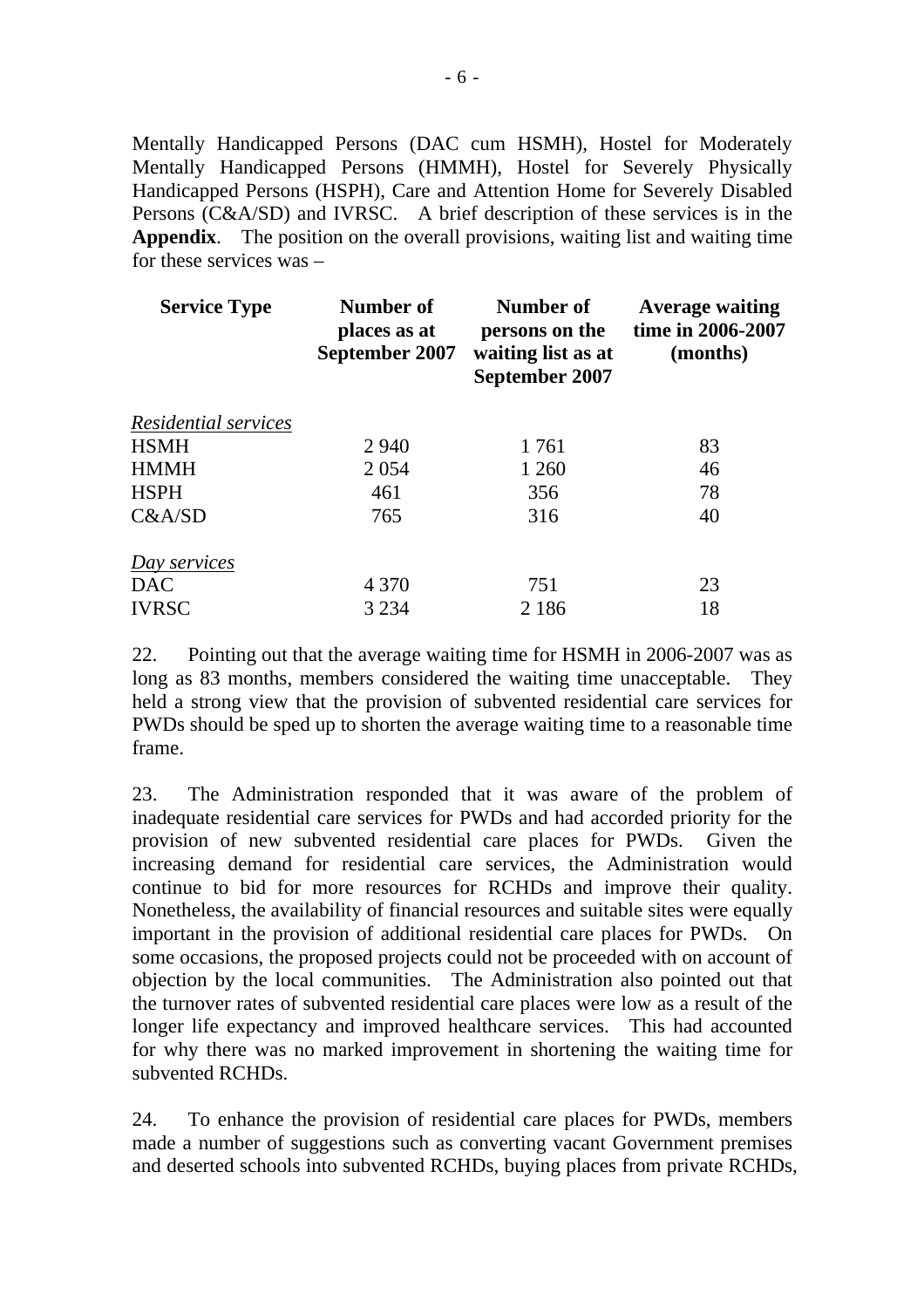etc. The Administration advised that consideration would be given to buying places from private RCHDs to shorten the waiting time for subvented RCHDs after introduction of the licensing scheme for RCHDs. The Administration would continue to identify suitable premises in vacant Government buildings and public housing estates for conversion into the provision of residential care services. For longer term planning, SWD would continue to put in bids for premises in new development projects as appropriate.

25. The Panel decided to write to the Chief Secretary for Administration (CS) and the Financial Secretary requesting the Administration to formulate a long-term plan and set specific targets for the provision of residential care services for PWDs, and to allocate additional resources for the purpose. In his reply, CS advised that the Government provided a total of 10.555 residential care places, with an overall estimated spending of over \$1 billion in 2007-2008. PWDs were not subject to any means test in order to be qualified for the subvented services. The Administration adopted a three-pronged approach, as set out in the newly published 2007 RPP, to expedite the waiting time for residential services and day services for PWDs. An additional \$3.3 million had been allocated for providing 490 additional residential places in 2007-2008 and SWD was actively identifying suitable premises for such places, including vacant schools and hospitals.

# **Latest development**

26. The Administration will seek the Panel's views on a funding proposal relating to two new integrated rehabilitation service centres for PWDs on 11 May 2009; it intends to seek the approval of the Finance Committee on 5 June 2009.

# **Relevant papers**

27. Members are invited to access the LegCo website at http://www.legco.gov.hk to view the minutes and relevant papers of the meeting of the Panel on Welfare Services on 19 February 2003, 5 January and 14 June 2004, 20 April 2005, 21 March 2006, 9 July and 12 November 2007.

Council Business Division 2 Legislative Council Secretariat 5 May 2009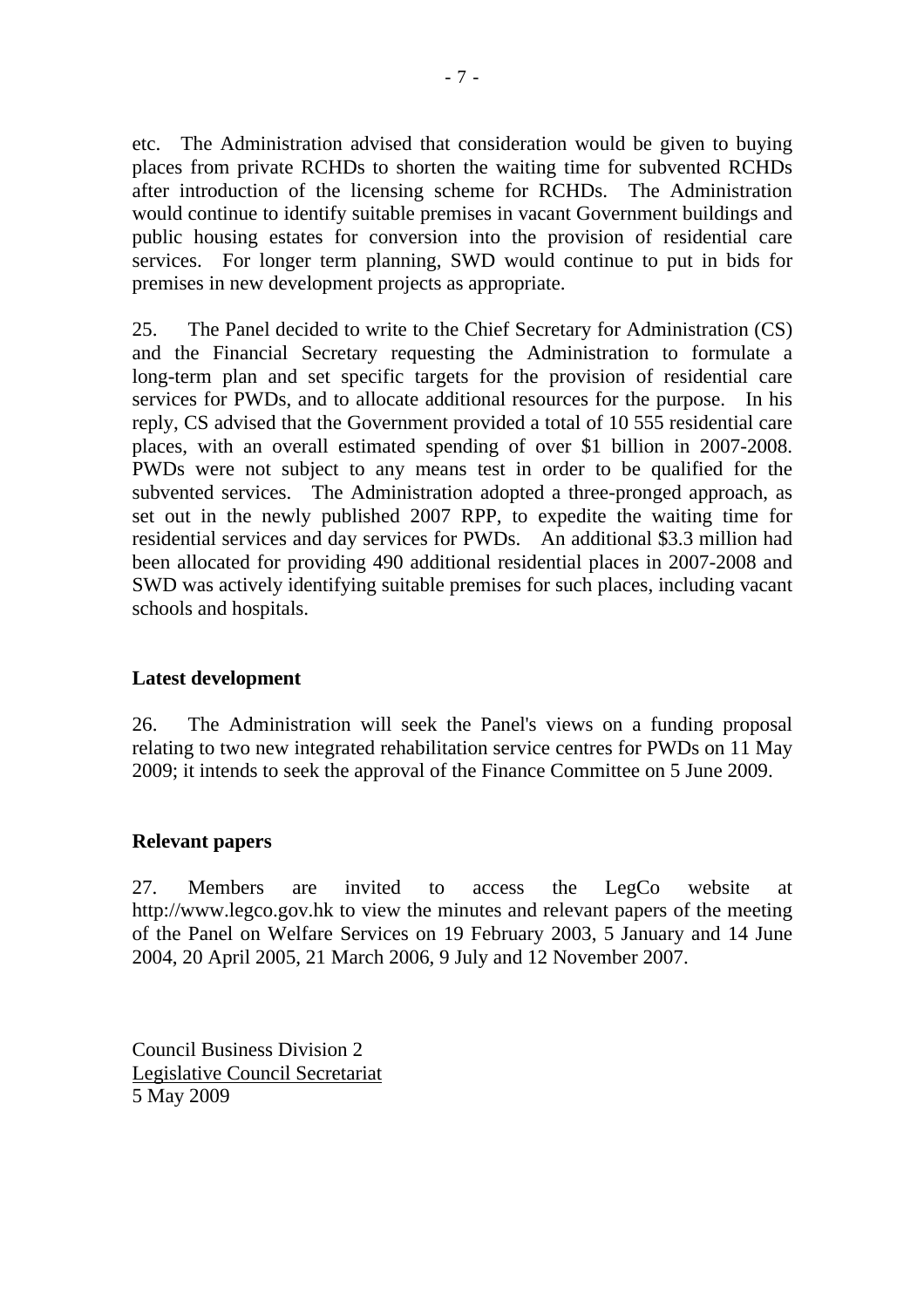# **Appendix**

#### **Information Brief on IRSC Services**

#### **Care and Attention Home for Severely Disabled Persons (C&A/SD)**

C&A/SD provides residential care and facilities for persons with severe mental or physical disabilities who are unlikely to benefit from a regular day training placement, and are in need of nursing and intensive personal care to maintain their health and to assist them in routine personal care tasks and daily living activities.

### **Hostel for Severely Physically Handicapped Persons (HSPH)**

HSPH provides home living for persons with severe physical disabilities with or without mental handicap who lack basic self-care skills and require assistance in personal and nursing care.

#### **Hostel for Severely Mentally Handicapped Persons (HSMH)**

HSMH provides home living for persons with severe mental handicap who lack basic self-care skills and require assistance in personal and nursing care.

#### **Hostel for Moderately Mentally Handicapped Persons (HMMH)**

HMMH aims to provide home living for persons with moderate mental handicap who are capable of basic self-care but lack adequate daily living skills to live independently in the community.

#### **Day Activity Centre (DAC)**

DAC provides day care and training to adults with severe mental handicap who are unable to benefit from vocational training or sheltered employment. The programmes include training on motor skills, self-help skills, communication skills, domestic skills, community living skills, simple work skills, social and interpersonal skills, and provision of social and recreational activities.